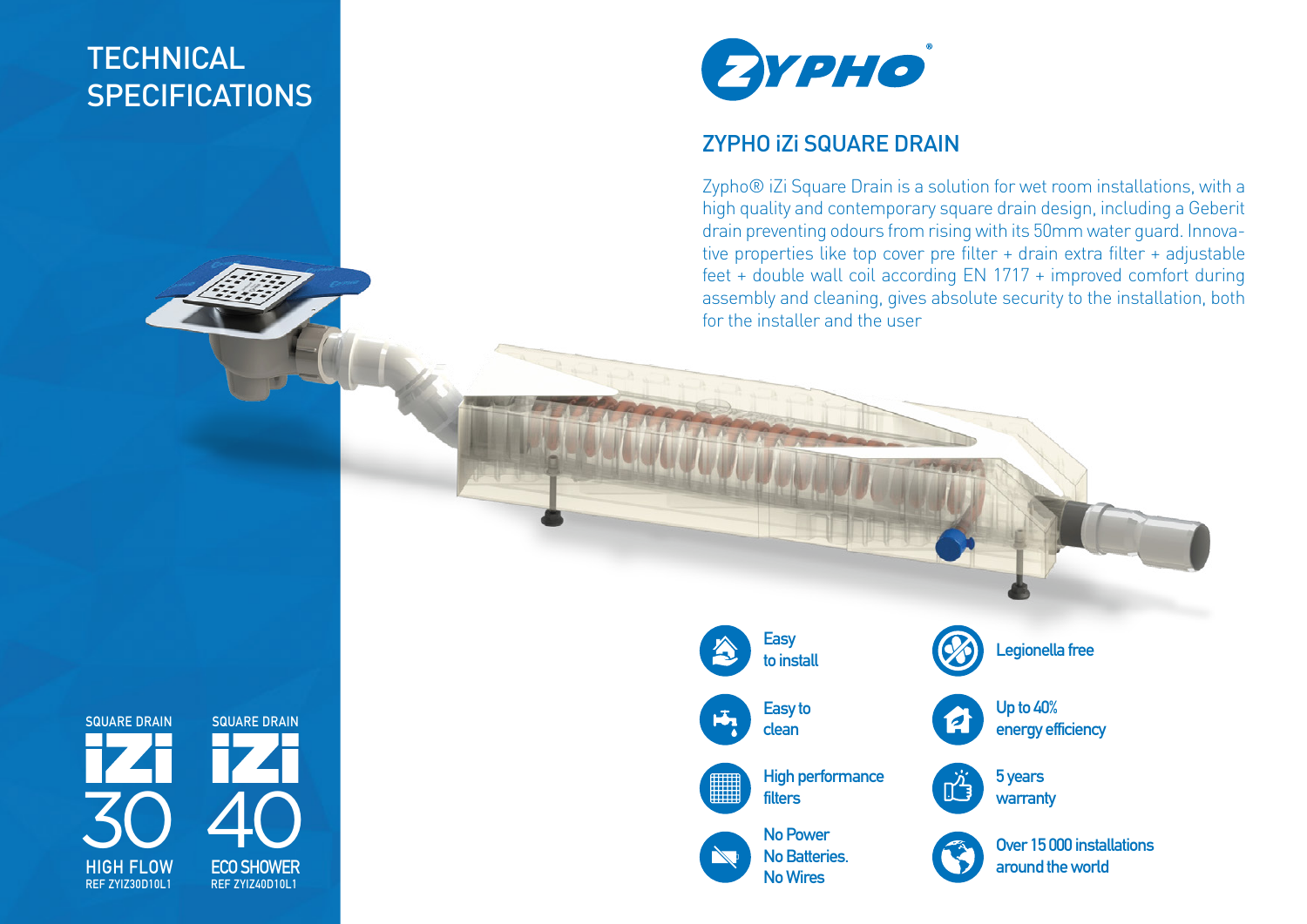

**SQUARE DRAIN SQUARE DRAIN**